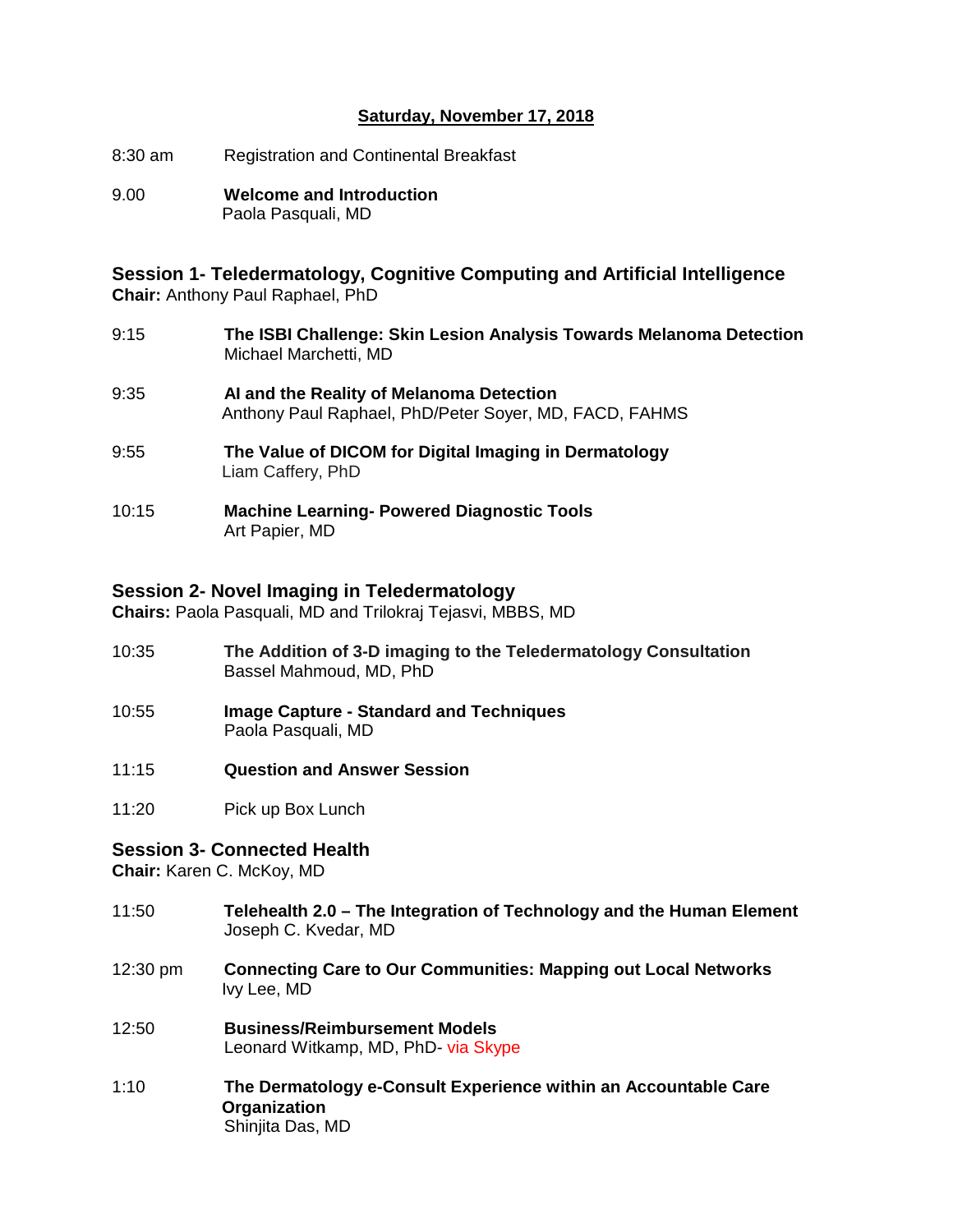- 1:30 **VA Teledermatology Experience** Suephy Chen, MD
- 1:50 **Question and Answer Session**
- 2:10 Break

### **Session 4- Connecting the World**

**Chairs:** Guadalupe Estrada-Chavez, MD and Carrie L. Kovarik, MD

- 2:30 **Telederm in the Médecins Sans Frontières** Robert Micheletti, MD
- 2:50 **Community Health in Africa** Karolyn A. Wanat, MD, FAAD
- 3:10 **Botswana Program** Tori Williams, MD
- 3:30 **eMedical College of Wisconsin (MCW) and Hillside Healthcare International (HCCI)** Stephen Humphrey, MD
- 3:50 **Education Through TD in Rural Areas of Mexico** Guadalupe Estrada-Chavez, MD
- 4:10 **Teledermatology Education and ECHO projects in the Community** Karen Edison, MD
- 4:30 **Question and Answer Session**
- 4:50 Break

# **Session 5- Organization and Resources: Technologies, Equipment in Present and Future Dermatology Departments**

**Chairs:** Ivy Lee, MD and David Moreno-Ramirez, PhD

- 5:00 **Quality Assessment and Improvement** Ivy Lee, MD 5:20 **TD in Academic Hospitals & Public Health Care Providers** Tomás Toledo-Pastrana, MD 5:40 **TD for the Management of Chronic Conditions** David Moreno-Ramírez, PhD 6:00 **TD and Residency Programs** Karolyn A. Wanat, MD, FAAD 6:20 **Question and Answer Session**
- 6:30 pm Adjourn and Welcome Reception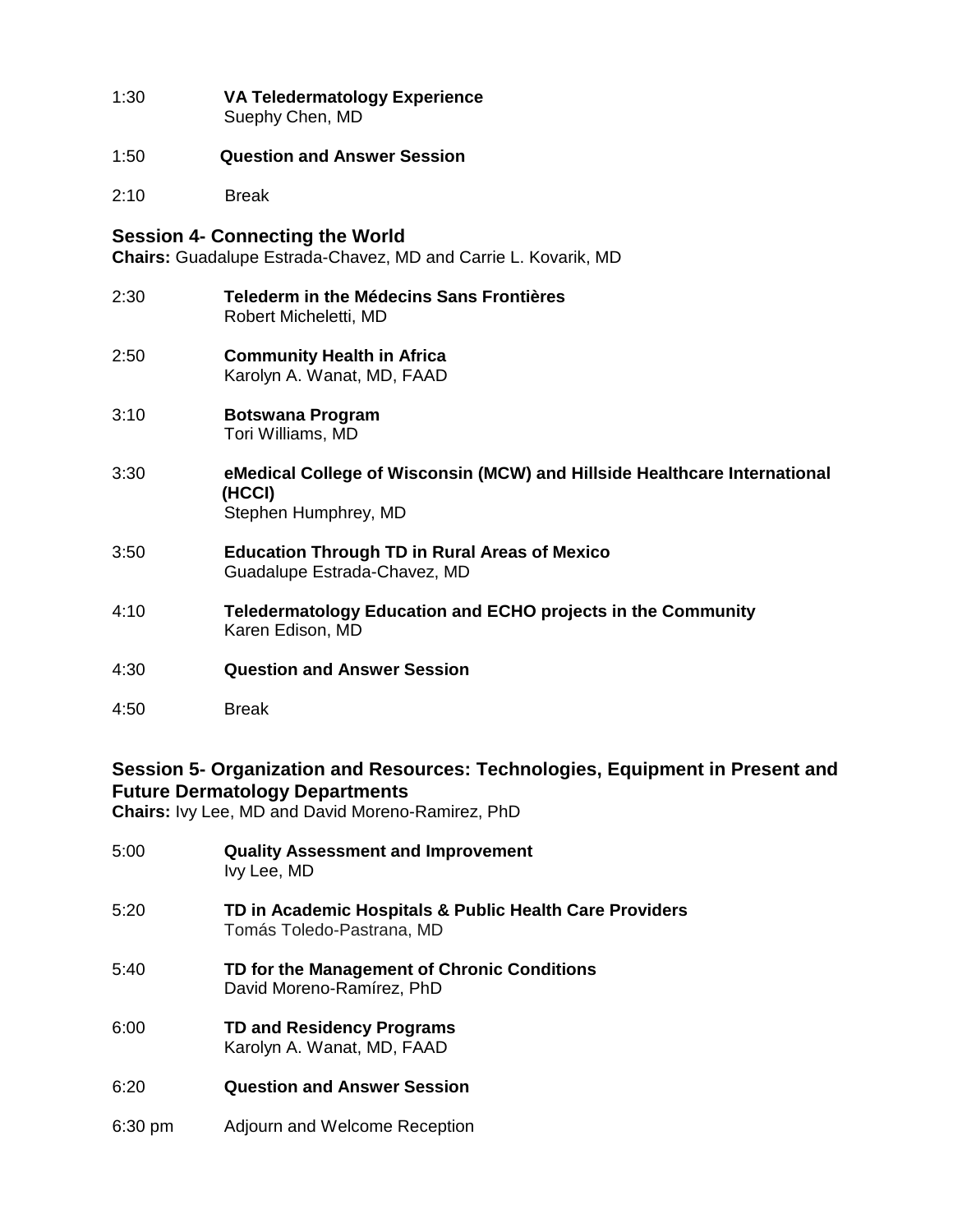### **Sunday, November 18, 2018**

8:30 am ISTD Annual Meeting- Election of New Board

**Session 6- Teleconfocal, Teledermoscopy and Skin Cancer Screening Chair:** Trilokraj Tejasvi, MBBS, MD

- 9:00 **Teleconfocal: What is New** Jane Grant-Kels, MD
- 9:20 **Teledermoscopy and Skin Cancer** Trilokraj Tejasvi, MBBS, MD

# **Session 7- Telepathology**

**Chair:** Rajendra Singh, MD

- 9:40 **Supplementing Teledermatology Service with Teledermatopathology-How and Why?** Rajendra Singh, MD
- 10:00 **Virtual and Augmented Reality - On New Pathways in Dermatology and Dermatopathology** Laszlo Igali, MD, FRCPath and Ferenc Igali
- 10:20 **The Emerging Role of Tele-Confocal and Tele-Pathology in Global Dermatology** Babar Rao, MD
- 10:40 **Question and Answer Session**
- 11:00Pick Up Box Lunch

## **Session 8- Mobile Teledermatology, Websites and Machine learning powered DX Tools**

**Chairs:** Alexander Borve, MD and Saul Halpern, BSc MBBS FRCP

- 11:30 **Apps and Websites** Eduardo Nagore, MD, PhD- via Skype
- 11:50 **Update First Derm (iDoc24) - Direct to Consumer Challenges** Alexander Borve, MD
- 12:10 pm **Mobile Teledermatology in the UK and Development of National Guidelines for Use of Mobile Devices** Saul Halpern, BSc MBBS FRCP
- 12:30 **Consumer Dermatology** David J. Wong, MD, PhD, FAAD